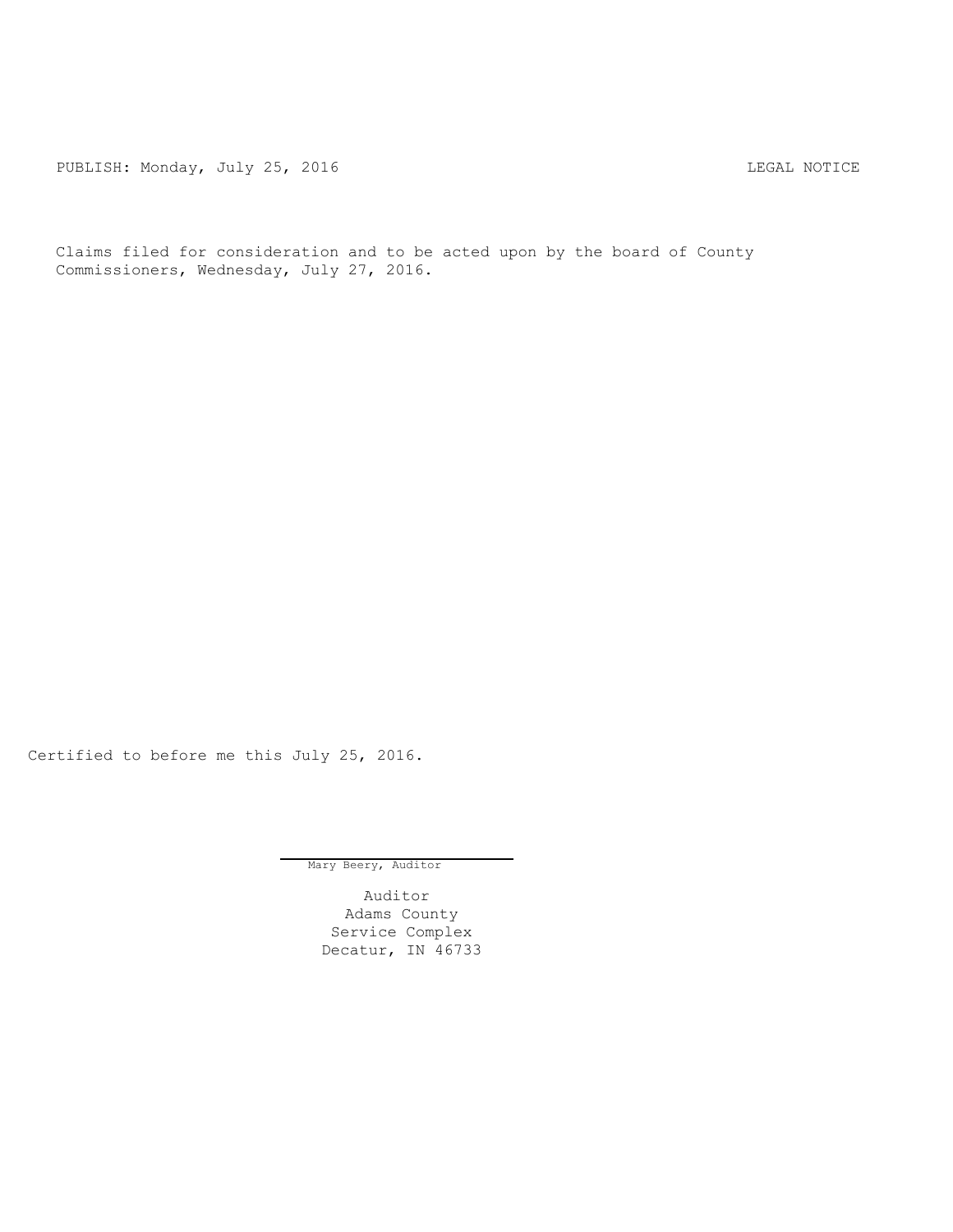

## **Claims Docket for Newspaper Adams County, Indiana**

## For Period: **6/29/2016** to **7/12/2016**

Date Claims to be Paid: **7/27/2016**

*313 W. Jefferson St. Decatur, IN 46733 (219) 724-2600*

| <b>Vendor</b>                          | <b>Amount</b> | <b>Vendor</b>                         | <b>Amount</b> |
|----------------------------------------|---------------|---------------------------------------|---------------|
| Adams County Council On Aging, Inc.    | 2,200.00      | Adams Memorial Hospital               | 10,760.80     |
| Adams County Solid Waste               | 67.10         | <b>AIT</b> Laboratories               | 1,230.00      |
| <b>Berne Police Department</b>         | 304.00        | Berne Tri-Weekly News                 | 46.18         |
| Suburban Propane LP                    | 121.00        | Brateman's, Inc.                      | 153.97        |
| Butler, Fairman, & Seufert             | 3,016.00      | Chet's Pest Control                   | 30.00         |
| Cintas Location #338                   | 108.70        | City Of Decatur                       | 586.67        |
| Decatur True Value                     | 190.30        | <b>Complete Printing Service</b>      | 798.00        |
| Computer Systems, Inc.                 | 1,250.00      | Craigville Telephone Comp             | 119.00        |
| Decatur Daily Democrat                 | 190.90        | Decatur Tire Center                   | 18.50         |
| Douglas L. Bauman                      | 141.00        | Erie Haven                            | 7.36          |
| Gordon Food Service                    | 3,220.32      | Grimm's Auto                          | 92.00         |
| H M L, Inc.                            | 200.00        | Indiana State Police                  | 300.00        |
| Kiess Electric                         | 477.54        | Klenk's Sales And Service             | 195.00        |
| Lehman Feed Mill                       | 3,918.75      | Maumee River Basin Commission         | 11,272.00     |
| Midwest Tile And Concrete              | 146.66        | Mind's Eye Graphics                   | 46.76         |
| Monroe Trophy                          | 450.00        | Monroe Water Department               | 150.90        |
| National Oil And Gas                   | 285.49        | Park Center, Inc.                     | 1,000.00      |
| Patrick R Miller                       | 298.00        | Portland Motor Parts, Inc             | 365.83        |
| Selking International                  | 44.49         | Sherwin-Williams                      | 574.05        |
| Shifferly Dodge                        | 86.73         | St. Joseph Health Systems, LLC        | 1,125.00      |
| St. Regis Culvert, Inc.                | 5,293.75      | Stone-Street Quarries, Inc.           | 97.35         |
| Ideal Office Source                    | 163.68        | Treasurer of Adams County             | 3,165.99      |
| Welder Services, Inc.                  | 40.05         | West Payment Center                   | 719.66        |
| Burry, Herman, Miller & Brown, P.C.    | 4,021.02      | Schwartz Marathon of Berne Inc.       | 463.19        |
| <b>Adams County Highway Department</b> | 1,730.56      | Adams County Automotive Supply, Inc.  | 132.80        |
| Affolder Implement Sales, Inc.         | 3.72          | Purdue University                     | 1,208.08      |
| <b>Briggs Healthcare</b>               | 37.11         | Hobart Glosson Food Equipment         | 135.25        |
| Waste Management                       | 412.51        | B Secure Alarm Systems, Inc.          | 218.73        |
| Mary Beery                             | 78.39         | Universal Metalcraft, Inc             | 89.00         |
| Don Myers Plumbing                     | 400.24        | B & K Hydraulics LLC                  | 192.44        |
| Adams County Soil & Water              | 13,300.00     | IN Council Of Juvenile & Family Court | 195.00        |
| Connie Sprunger                        | 42.24         | Bob's Locksmith Shop                  | 70.00         |
| Kristina Nichols                       | 16.72         | Andrews Plumbing, Inc.                | 400.00        |
| Harvest Land Co-op                     | 23,391.80     | Koorsen Fire and Security, Inc.       | 614.00        |
| Wal-Mart                               | 105.02        | Adams County Truck Repair, Inc.       | 21.80         |
| Adams County Sheriff's Department      | 204.00        | ERS Wireless Communications           | 1,620.90      |
| Troyer's Market LLC                    | 2,464.19      | Indiana Prosecuting Attorneys Council | 1,590.00      |
| <b>Uricks Trucking</b>                 | 1,430.00      | Monroe Fire Department                | 40.00         |
| Allen County Juvenile Center           | 300.00        | Bi-County Services, Inc               | 3,276.00      |
| Nicole Murphy                          | 25.00         | Alpine Falls, Inc.                    | 16.48         |
| Deborah A. Schantz                     | 172.60        | Verizon Wireless                      | 391.93        |
| <b>Stationair's Express</b>            | 406.19        | Landon Patterson                      | 220.00        |
| Karla Marbach                          | 15.84         | Lutheran Hospital                     | 1,937.19      |
| Marco Developments, LLC                | 2,150.13      | FlexPAC                               | 418.44        |
| RICOH USA, INC.                        | 55.14         | Office Depot                          | 63.94         |
| Decatur Ace Hardware                   | 741.48        | Association of Indiana Counties       | 160.00        |
| K-Tech Specialty Coatings Inc.         | 59,150.38     | First Response                        | 284.81        |
| <b>Direct Fitness Solutions</b>        | 362.80        | O'Reilly Auto Parts                   | 56.86         |